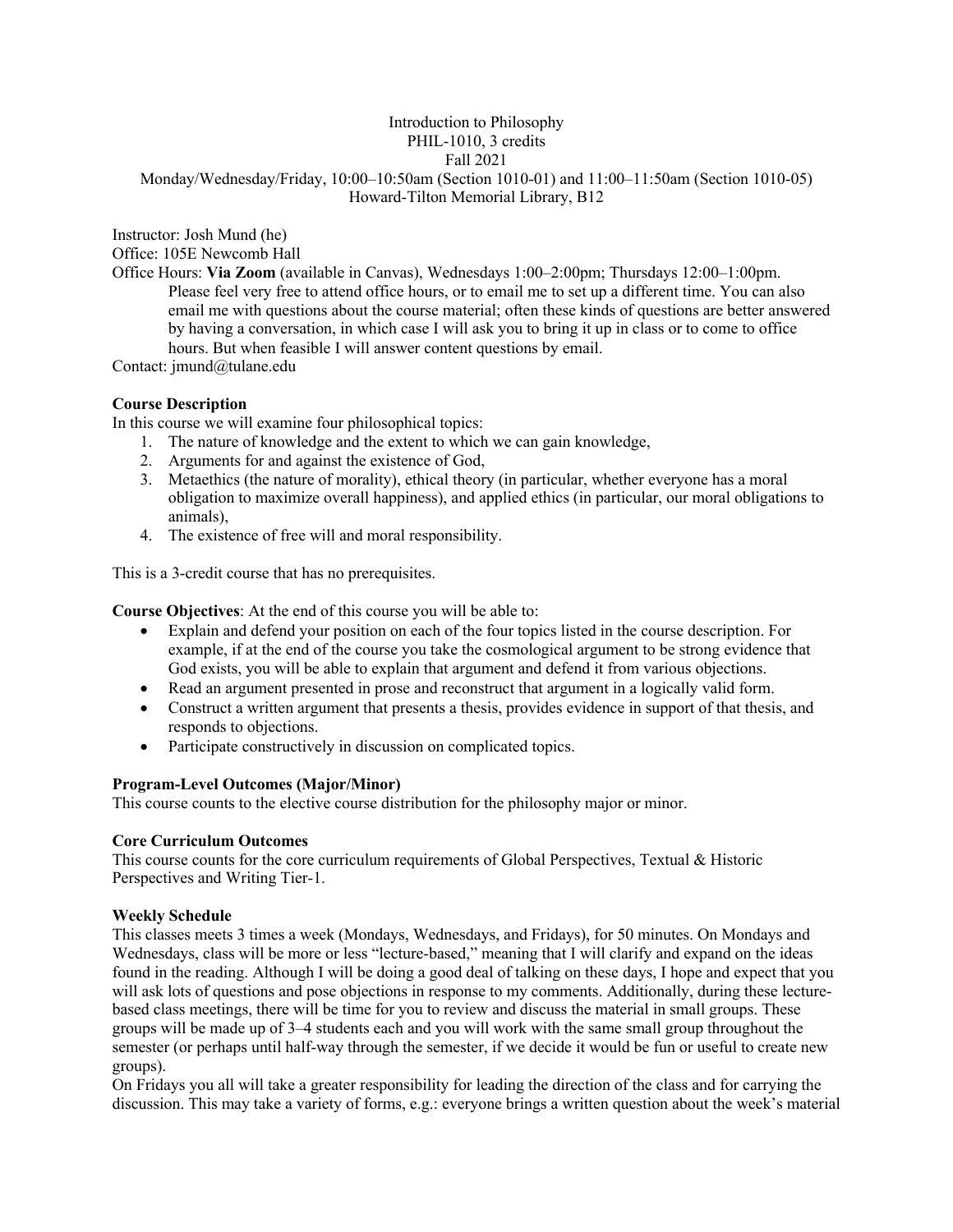to class and we try to answer or refine each other's questions; or, in small groups, each person attempts to defend one of the philosophical claims that we've discussed and then attempts to defend *the opposite position*. I encourage your suggestions about what form of discussion is working well and what other ways of arranging discussion might be useful.

You should expect to spend about 3 hours outside of class working on course material for every hour spent in class (see suggested weekly schedule below).

#### **Classroom Rules**

#### *COVID policies*

As long as the university mask requirement is in place, everyone is required to wear a properly fitted, university-approved face mask at all times while in the classroom. I recognize that this is onerous, but I will strictly enforce this policy. If you need to have a drink of water or remove your mask for some other reason even for a moment—please step outside before removing your mask.

*If and when the mask requirement ends*, you are permitted drink water, coffee, etc., and to bring something to eat in class, if it will not disturb others. Please take advantage of this policy only when you have a good reason to (for example, you have 3 classes in a row on Monday and having a quick snack will help you focus).

#### *Electronics*

I recognize how easy it is to be distracted by your phone and other electronics in class; I have that difficulty myself. In light of that, I encourage you to make a commitment to yourself not to use electronics in this class for anything besides taking notes. Focusing on the material in this way will help you get much more out of the class. And, I'm excited to hear what each of you thinks about the material that we'll be studying, so I hope that you'll be fully engaged with me and with your classmates, rather than splitting your attention between your phone and the rest of us. However, recognizing that you are all adults who should be allowed to make your own decisions, at this point I don't plan to prohibit electronics in class. However, please make sure your phone and other electronics are silenced and not disturbing classmates in any other way. If someone else's behaviortheir use of electronics or something else—is interfering with your learning, please politely bring it up with them, and then speak to me if that does not resolve the issue.

#### *Respectful Discussion*

Very often we will disagree with each other about the topics covered in this class. This is to be expected and even welcomed (you are especially welcome to disagree with me). Hearing the reasons that other people have for their positions—positions that are different than yours—gives you an opportunity to reflect on what you think is true and either (a) change your position, based on the reasons presented by others, or (b) understand why the other person's reasons are not persuasive. Either way, you can leave the experience with a better understanding of the issue.

While disagreement is welcome, it's very important to discuss these issues in a way that is highly respectful to others in the class. Some specific ways to do this are the following: listen carefully when other people are talking, never interrupt or speak out of turn, refrain from using sarcasm or humor that comes at someone else's expense, or at the expense of their position. Note that it is perfectly possible to explain why you think someone's position is mistaken without showing disrespect in any of the ways just mentioned.

Here is a final point that may help promote respectful discussion. A useful way to think about discussion and debate is that we are all engaged in a group project together, and the goal of that project is to figure out *the truth* regarding a particular topic. If our goal is to figure out what is true about the course topics, then people who disagree with us become valuable allies: hearing and understanding their position may help us understand why we were mistaken (or why they were mistaken). In contrast, it's less productive to approach discussion and debate as an attempt to "win the argument." Please do *argue* for the position that you think is correct, but try to do so with a willingness to hear where your thinking may have gone wrong.

#### **Required Student Resources**

There is no required textbook; all readings will be made available on Canvas. Sometimes I may ask you to bring a hardcopy of the reading with you to class.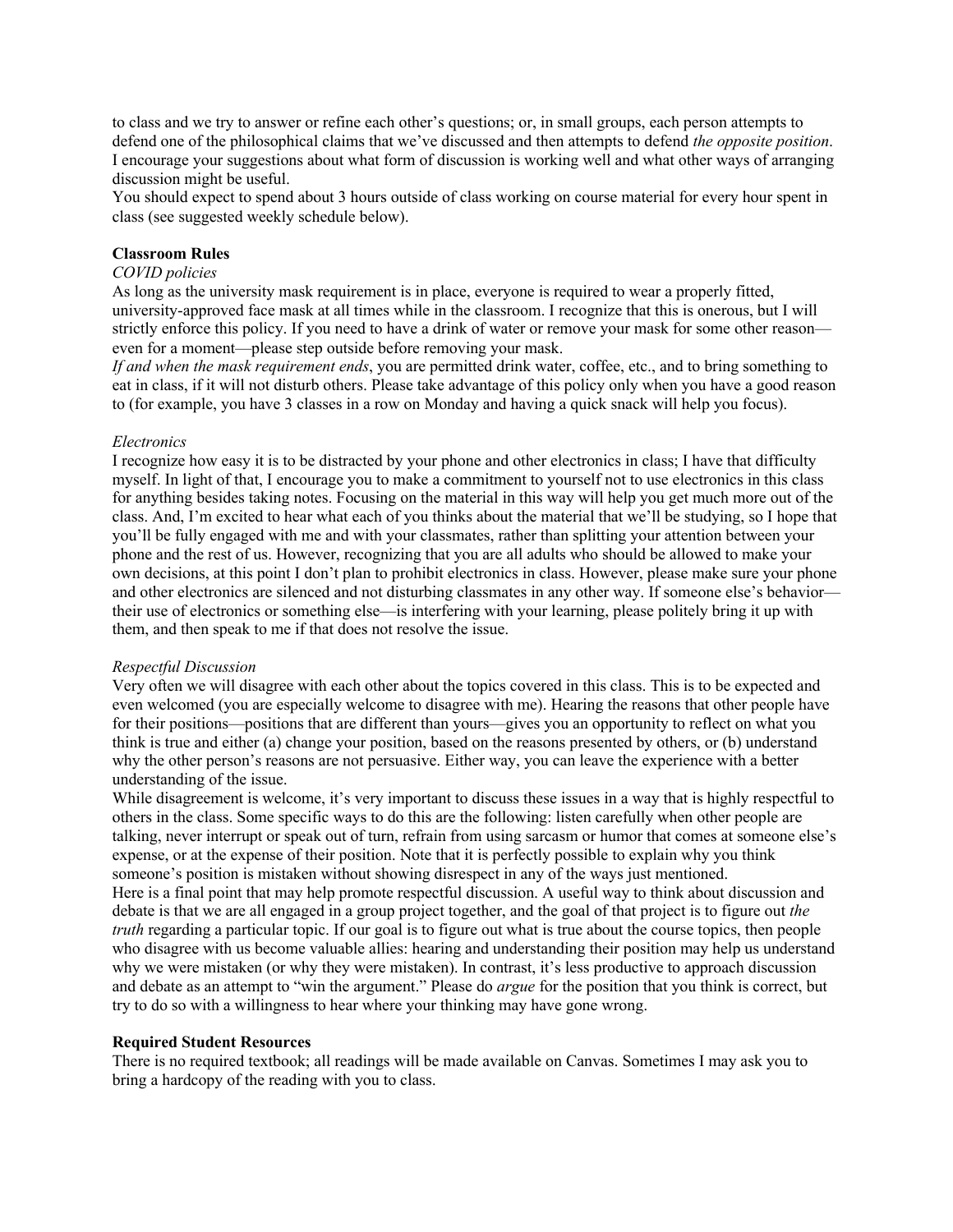## **Assignments and Grading:**

Assignments:

- Reading Response (RR) Questions (20% of final grade); due at 11:59pm the night before class
	- o In general, there will be reading assigned for each class that falls on a Monday or Wednesday; there will generally not be new reading on Fridays. I will post a reading question for each day that has assigned reading (approximately 20 times throughout the semester). These questions will ask you about the "big picture" of what the author is getting at in the reading. Regarding the length of your response, 150 words is a good ballpark, however there will be questions that can be answered more briefly and some that require more. Please note that the readings are challenging; you should expect to read each one slowly and more than once. However, responses that show a serious effort to understand the subject matter will receive full credit. I hope and expect that everyone will get full credit on nearly every response. You must respond to 17 reading questions across the semester; in other words, you can skip 3 with no penalty.
- 4 Quizzes/Exams, 1 for each topic (35% of final grade)
	- o Some combination of short-essay, short-answer, multiple-choice, fill-in-the-blank questions
- 2 short papers (15% and 20% of final grade)
	- o During the semester, you'll write two essays (the first approximately 1,000 words, the second approximately 1,200 words).
- Interview Assignment (10%)
	- o 3 times during the semester I will ask you to have a conversation with someone outside of our course (friend, family member, coworker, random person you meet in the library, etc.) about the things that we are studying. During the interview, you will describe some of the issues we have discussed and then gather the other person's opinions on those topics. I will provide you with some questions to ask, which you are welcome to modify or supplement. I hope that this will lead to interesting conversations and a better understanding of the material.
- Extra credit: 3 instances of studying with your small group (1% bump to your final grade)
	- o I encourage you to study regularly with other students in your small group. Hearing the material presented by someone else, and—even better—trying to explain the material to someone else are excellent ways to improve your own understanding and to retain what you've learned. A 1% increase in the final grade will be given to everyone who meets to study the material in this class with members of their small group 3 times during the semester, for at least 1 hour each meeting (though I encourage you to review the material much more often—weekly or every other week is a great idea).

| If your overall percentage is at least $a(n)$   93 |  | 90   87   83   80   77   73   70   67 |  |  |  | 163, 60 |  |
|----------------------------------------------------|--|---------------------------------------|--|--|--|---------|--|
| Your grade will be at least $a(n)$                 |  |                                       |  |  |  |         |  |

## **Attendance**

Attendance is strongly encouraged but is not required.

## **Remote Course Policies**

Attending class via Zoom is permitted only in special circumstances such as COVID isolation or other medical events, or important non-academic commitments that prevent you from attending in person. Please let me know several days in advance—if possible—that you would like to attend class via Zoom.

|        | <b>Topics</b> | Reading |
|--------|---------------|---------|
| Week 1 |               |         |
| M 8/23 | Introduction  | $--$    |
| W 8/25 | Logic         | $---$   |
| F 8/27 | Logic         | $--$    |
|        |               |         |

# **Course Schedule (subject to change)**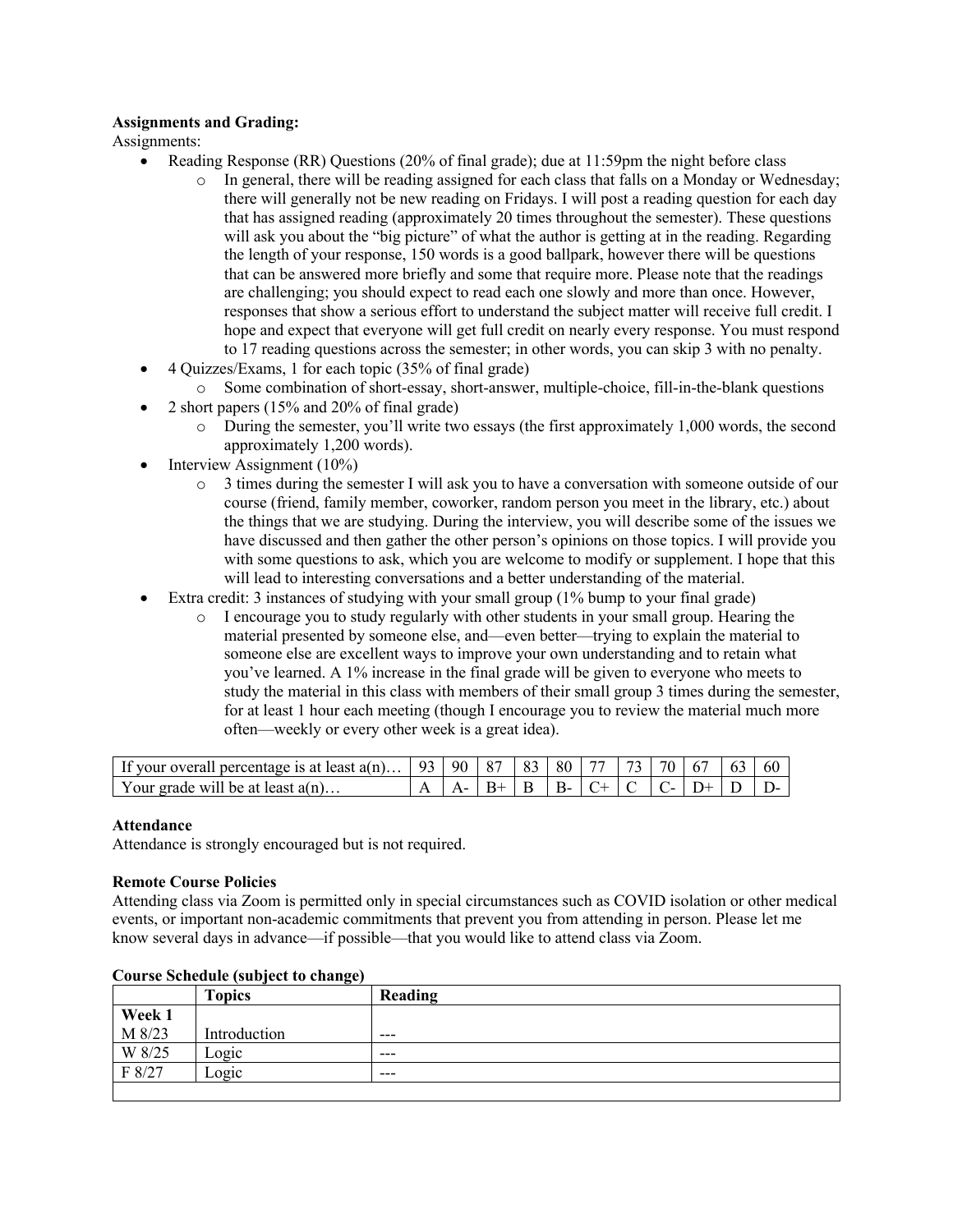| MODULE 1: EPISTEMOLOGY |                                                                  |                                                                                                                                |  |  |
|------------------------|------------------------------------------------------------------|--------------------------------------------------------------------------------------------------------------------------------|--|--|
| Week 2<br>M 8/30       | Global Skepticism                                                | Selection from Rene Descartes, Meditations on First Philosophy                                                                 |  |  |
|                        |                                                                  | Wireless Philosophy Epistemology videos 2:<br>https://youtu.be/PqjdRAERWLc                                                     |  |  |
| W 9/1                  | Descartes's Solution,<br>JTB Analysis of<br>Knowledge            |                                                                                                                                |  |  |
| F9/3                   |                                                                  |                                                                                                                                |  |  |
| Week 3                 |                                                                  |                                                                                                                                |  |  |
| M 9/6                  | Labor Day-No Class                                               | Optional: watch The Matrix, if you haven't seen it; next week there<br>will be spoilers.                                       |  |  |
| W 9/8                  | Modern Responses to<br>Global Skepticism:<br>Externalism         | Wireless Philosophy Epistemology: Analyzing Knowledge #3<br>(Causal and Reliability Theories):<br>https://youtu.be/3z8sDiaY65Y |  |  |
|                        |                                                                  | Selections from Laurence Bonjour, "Externalist Theories of<br>Empirical Knowledge"                                             |  |  |
| F 9/10                 |                                                                  |                                                                                                                                |  |  |
| Week 4                 |                                                                  |                                                                                                                                |  |  |
| M 9/13                 | Modern Responses to<br>Global Skepticism:<br>Radical Metaphysics | David Chalmers, "The Matrix as Metaphysics"                                                                                    |  |  |
| W 9/15                 |                                                                  |                                                                                                                                |  |  |
| F 9/17                 |                                                                  |                                                                                                                                |  |  |
| Week 5<br>M 9/20       |                                                                  | Epistemology (& Logic) Exam<br>Paper 1 Assignment Posted                                                                       |  |  |
|                        |                                                                  | MODULE 2: PHILOSOPHY OF RELIGION                                                                                               |  |  |
| W 9/22                 | The Cosmological<br>Argument                                     | William Rowe, "The Cosmological Argument"                                                                                      |  |  |
| $F\,9/24$              |                                                                  | <b>Interview 1 Due</b>                                                                                                         |  |  |
| Week 6                 |                                                                  |                                                                                                                                |  |  |
| M 9/27                 | The Design Argument                                              | William Paley, "The Evidence of Design"                                                                                        |  |  |
| W 9/29                 |                                                                  | Elliott Sober, "Lecture 6: Evolution and Creationism," in Core<br>Questions in Philosophy                                      |  |  |
|                        |                                                                  | TBA on Irreducible Complexity                                                                                                  |  |  |
| F 10/1                 |                                                                  |                                                                                                                                |  |  |
| Week 7                 |                                                                  |                                                                                                                                |  |  |
| M 10/4                 | In-Class Peer Review<br>Activity                                 | Paper 1 Draft Due (Submit on Canvas and bring hardcopy to class)                                                               |  |  |
| W 10/6                 | The Problem of Evil                                              | Section of "The Logical Problem of Evil", Internet Encyclopedia of<br>Philosophy                                               |  |  |
| F 10/8                 | Fall Break-No Class                                              |                                                                                                                                |  |  |
| Week 8<br>M 10/11      |                                                                  | John Hick, "Soul-Making and Suffering,"<br>Paper 1 Final Draft Due (on Canvas)                                                 |  |  |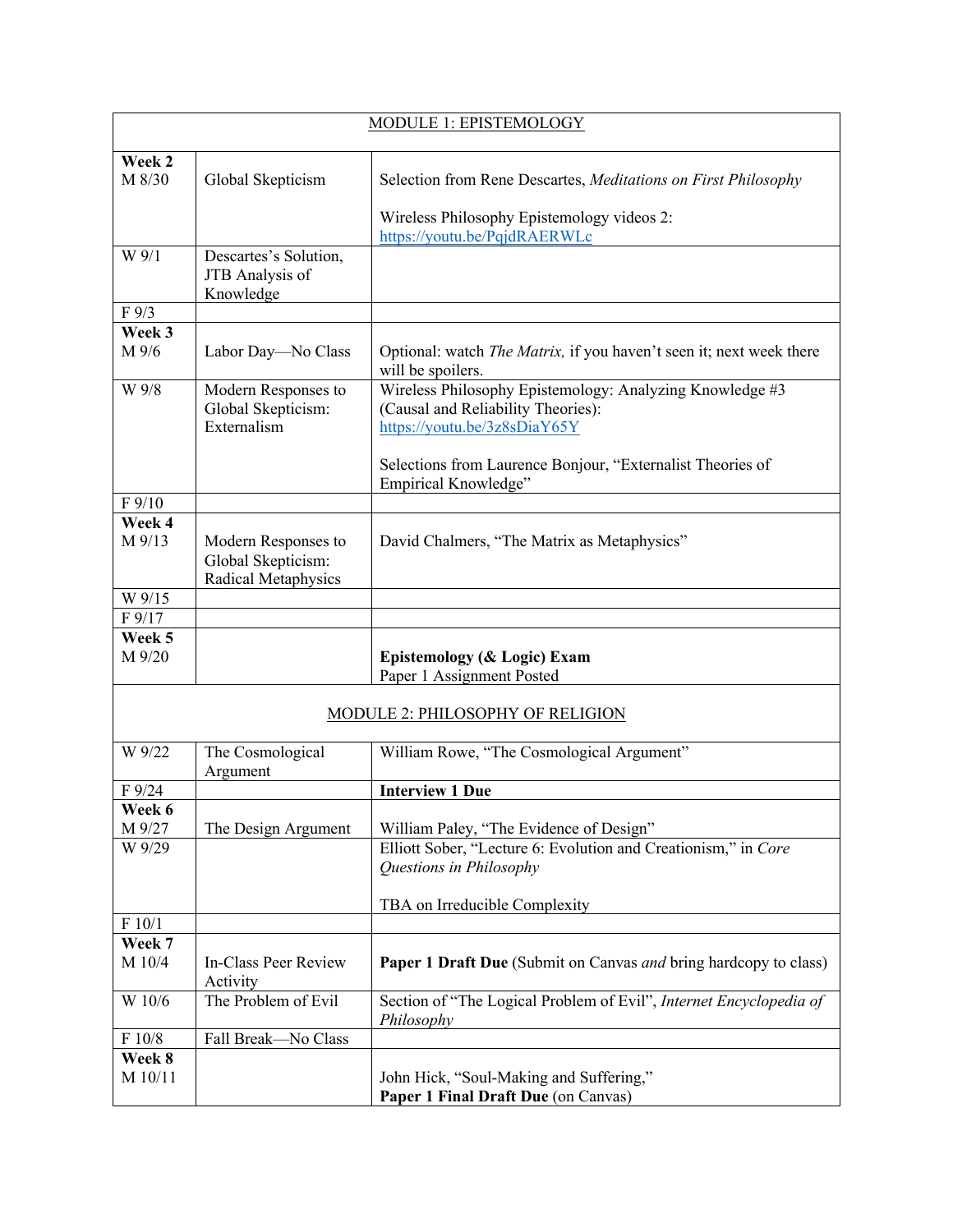| W 10/13            |                                                                 | Section of "The Evidential Problem of Evil," Internet Encyclopedia<br>of Philosophy                                     |  |  |  |
|--------------------|-----------------------------------------------------------------|-------------------------------------------------------------------------------------------------------------------------|--|--|--|
|                    |                                                                 | Steven Cahn, "Problem of Goodness," in The Elements of<br>Philosophy                                                    |  |  |  |
| F 10/15            |                                                                 |                                                                                                                         |  |  |  |
| Week 9             |                                                                 |                                                                                                                         |  |  |  |
| M 10/18            |                                                                 | <b>Philosophy of Religion Exam</b>                                                                                      |  |  |  |
|                    | <b>MODULE 3: ETHICS</b>                                         |                                                                                                                         |  |  |  |
| W 10/20            | Metaethics: Ethical                                             | Russ Shafer-Landau, "Ethical Relativism," 289-99, taken from The                                                        |  |  |  |
|                    | Relativism                                                      | <b>Fundamentals of Ethics</b>                                                                                           |  |  |  |
| F 10/22            |                                                                 | <b>Interview 2 Due</b>                                                                                                  |  |  |  |
| Week 10            |                                                                 |                                                                                                                         |  |  |  |
| M 10/25            | <b>Ethical Theory:</b><br>Utilitarianism                        | Russ Shafer-Landau, "Consequentialism," 117-28, taken from The<br><b>Fundamentals of Ethics</b>                         |  |  |  |
| W 10/27            |                                                                 | Sterling Harwood, "Eleven Objections to Utilitarianism," taken from<br>Moral Philosophy: A Reader.                      |  |  |  |
|                    |                                                                 | Philippa Foot, "Some Cases"                                                                                             |  |  |  |
| F 10/29            |                                                                 |                                                                                                                         |  |  |  |
| Week 11<br>M 11/1  | <b>Applied Ethics: Against</b><br><b>Eating Animal Products</b> | Alistair Norcross, "Puppies, Pigs, and People"                                                                          |  |  |  |
|                    |                                                                 | Selection from The CAFO Reader                                                                                          |  |  |  |
| W 11/3             | Eating Humane Animal<br>Products                                | R. G. Frey, "Moral standing, the Value of Lives, and Speciesism"                                                        |  |  |  |
| F 11/5             |                                                                 |                                                                                                                         |  |  |  |
| Week 12            |                                                                 |                                                                                                                         |  |  |  |
| M 11/8             |                                                                 | <b>Ethics Exam</b><br>Paper 2 Assignment Posted                                                                         |  |  |  |
|                    |                                                                 | <b>MODULE 4: FREE WILL</b>                                                                                              |  |  |  |
|                    | W $11/10$ The Threat of<br>Determinism                          | James Rachels, "The Case Against Free Will"/"The Debate over<br>Free Will," 94–99 & 109–15, in Problems from Philosophy |  |  |  |
| F 11/12            |                                                                 |                                                                                                                         |  |  |  |
| Week 13            |                                                                 |                                                                                                                         |  |  |  |
| M 11/15            | Is <i>Indeterminism</i> any<br>better?                          | Peter van Inwagen, "The Mystery of Metaphysical Freedom," 189–<br>195 in Free Will                                      |  |  |  |
| W 11/17            | Libertarian Free Will                                           | Roderick M. Chisolm, "Human Freedom and the Self," in On<br>Metaphysics                                                 |  |  |  |
| F 11/19            |                                                                 |                                                                                                                         |  |  |  |
| $11/22-$<br>11/28  | Thanksgiving Break-<br>No Class                                 |                                                                                                                         |  |  |  |
| Week 14<br>M 11/29 | Compatibilism                                                   | James Rachels, "The Debate Over Free Will," 115-18                                                                      |  |  |  |
|                    |                                                                 | Meghan Griffith, "Moral Responsibility and Alternative<br>Possibilities," 30-41 in Free Will: The Basics                |  |  |  |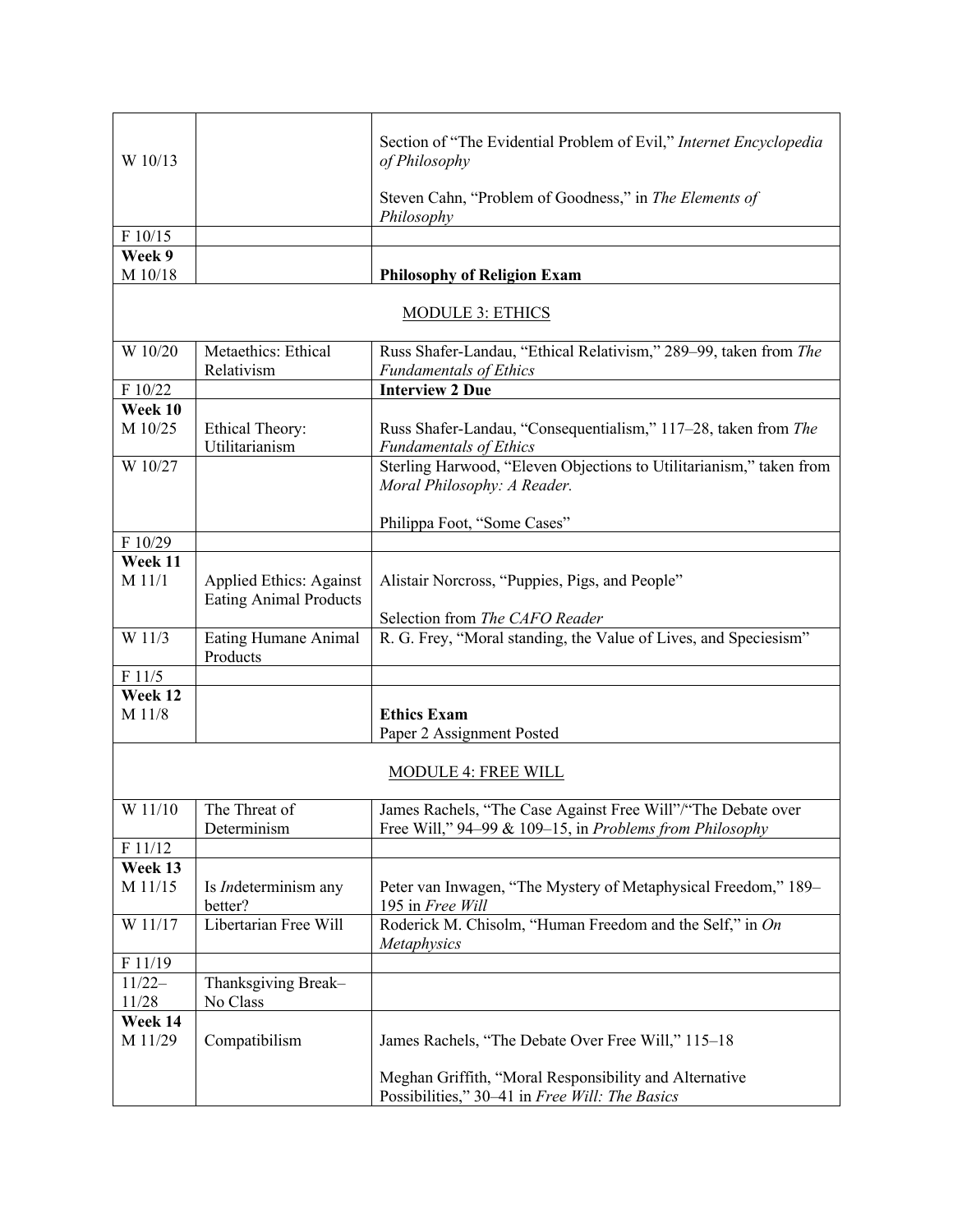|         |                        | <b>Interview 3 Due</b>                                             |
|---------|------------------------|--------------------------------------------------------------------|
| W 12/1  | Compatibilism and      | Benjamin Libet, "Unconscious cerebral initiative and the role of   |
|         | Neuroscience           | conscious will in voluntary action," Behavioral and Brain Sciences |
|         |                        |                                                                    |
|         |                        | Eddie Nahmias, "Is Neuroscience the Death of Free Will?" NYTimes   |
| F12/3   |                        |                                                                    |
| Week 15 |                        |                                                                    |
| M 12/6  | Objections to          | Galen Strawson, "The Impossibility of Ultimate Moral               |
|         | Compatibilism          | Responsibility," in The Philosophy of Free Will                    |
|         |                        |                                                                    |
|         | Life Without Free Will | <b>TBA</b>                                                         |
| W 12/8  |                        |                                                                    |
| F12/10  |                        | <b>Free Will Exam</b>                                              |
|         |                        | Paper 2 Final Draft Due Monday 12/13                               |

# **Time Management: Suggested Course Rhythm**

| <b>Sunday</b>                                                                            | <b>Monday</b>                                                                                                                   | <b>Tuesday</b>                                                                                                                                                                   | Wednesday                                                                                                                | <b>Thursday</b>                                                                     | <b>Friday</b>                                                                                                            |
|------------------------------------------------------------------------------------------|---------------------------------------------------------------------------------------------------------------------------------|----------------------------------------------------------------------------------------------------------------------------------------------------------------------------------|--------------------------------------------------------------------------------------------------------------------------|-------------------------------------------------------------------------------------|--------------------------------------------------------------------------------------------------------------------------|
|                                                                                          | <b>Attend</b><br><b>Class</b>                                                                                                   |                                                                                                                                                                                  | <b>Attend Class</b>                                                                                                      |                                                                                     | <b>Attend Class</b>                                                                                                      |
| Reading<br>$\sim$ 1.5 hours)<br>Respond to<br>reading<br>question<br>$(-30)$<br>minutes) | <b>Review</b><br>Monday's<br>material<br>Ask/write<br>down any<br>questions<br>that come<br><b>up</b><br>$(-30-45)$<br>minutes) | Reading and<br>respond to<br>reading<br>question (if<br>there is one);<br>Otherwise,<br>work on<br>papers,<br>interview<br>assignment,<br>study for<br>exams<br>$($ ~2 hours $)$ | <b>Review</b><br>Wednesday's<br>material<br>Ask/write<br>down any<br>questions<br>that come up<br>$(-30-45)$<br>minutes) | Work on<br>papers,<br>interview<br>assignment,<br>study for<br>exams<br>$(2$ hours) | <b>Review</b><br>Friday's<br>discussion;<br>ask/write<br>down any<br>questions that<br>come up<br>$(-30-45)$<br>minutes) |
|                                                                                          |                                                                                                                                 |                                                                                                                                                                                  | <b>Office Hours</b><br>1:00-2:00pm<br>(via Zoom)                                                                         | <b>Office Hours</b><br>12:00-1:00pm<br>(via Zoom)                                   |                                                                                                                          |

This is *one* possible way of planning your work in the course. Treat this as a starting point for you to adjust to fit your circumstances.

# **ADA/Accessibility Statement**

Tulane University strives to make all learning experiences as accessible as possible. If you anticipate or experience academic barriers based on your disability, please let me know immediately so that we can privately discuss options. I will never ask for medical documentation from you to support potential accommodation needs. Instead, to establish reasonable accommodations, I may request that you register with the Goldman Center for Student Accessibility. After registration, make arrangements with me as soon as possible to discuss your accommodations so that they may be implemented in a timely fashion. **Goldman Center contact information:** goldman@tulane.edu; (504) 862-8433; accessibility.tulane.edu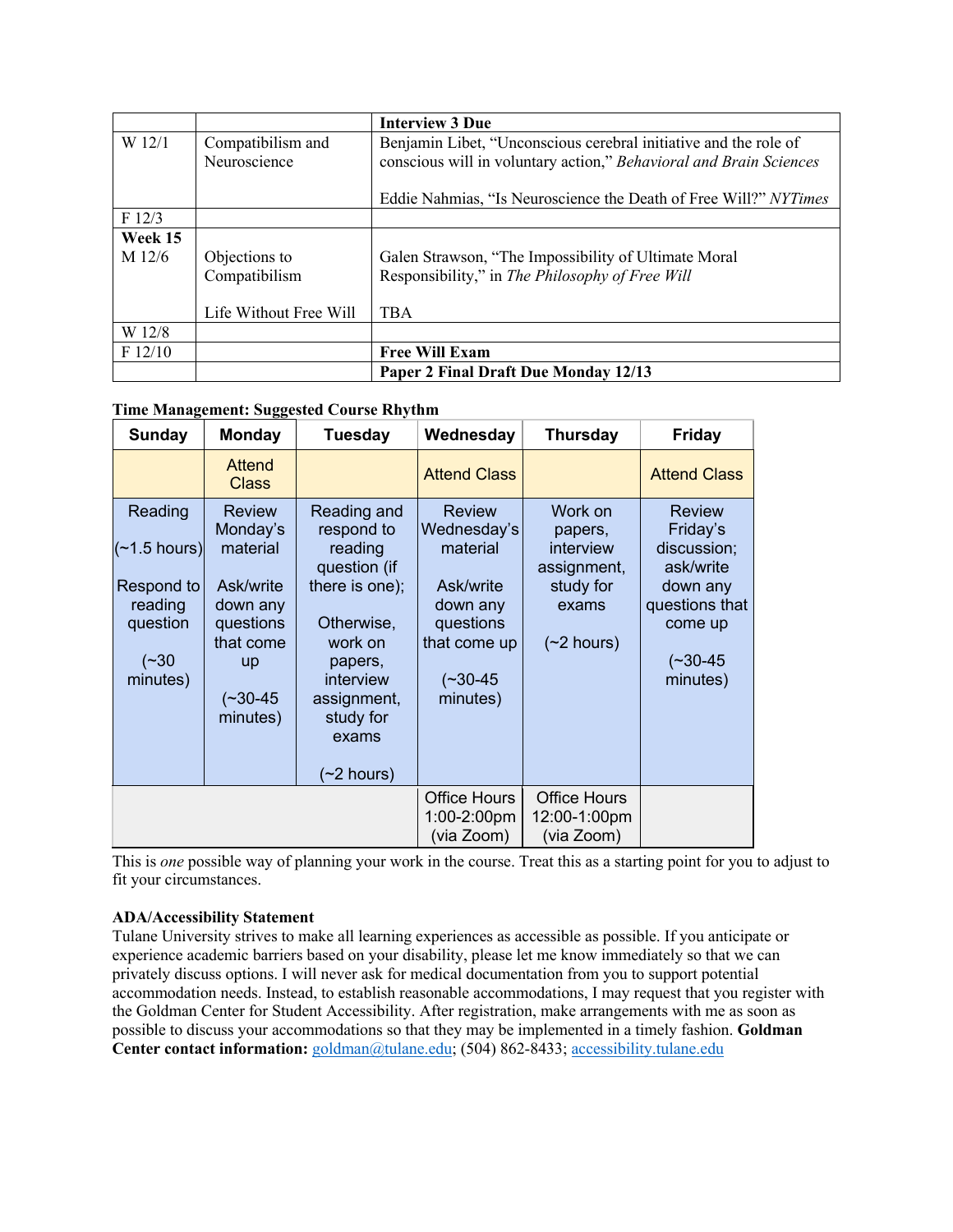## **Code of Academic Conduct**

The Code of Academic Conduct applies to all undergraduate students, full-time and part-time, in Tulane University. Tulane University expects and requires behavior compatible with its high standards of scholarship. By accepting admission to the university, a student accepts its regulations (i.e., Code of Academic Conduct and Code of Student Conduct) and acknowledges the right of the university to take disciplinary action, including suspension or expulsion, for conduct judged unsatisfactory or disruptive.

## **Specific Comments Regarding Phil 1010:**

- Regarding responses to reading questions, there is no rule against discussing the reading with other people in the class before responding to the question, if you would like to. However, you should write your response on your own without input from others.
- I encourage you to discuss your papers with other people in the class. But the writing, revising, and editing (apart from proof-reading for typos) should be done entirely by you. You should not discuss your papers with someone who has a lot of experience in philosophy; it wouldn't be fair—and it would not be good for your development as a thinker—for you to get an interesting idea for your paper from someone you know who has taken many philosophy classes, for example. And, regardless of who you discuss your paper with, if one of the ideas that ends up in your paper came from someone else, you must indicate that by citing the person in your paper.
- Studying with others for exams is encouraged. Of course, during the exams themselves, you may not consult anyone else or any materials.
- If you have any questions about this policy in general or about specific cases, I'm always happy to discuss.

## **Religious Accommodation Policy**

Both Tulane's policy of non-discrimination on the basis of religion and our core values of diversity and inclusion require instructors to make reasonable accommodations to help students avoid negative academic consequences when their religious obligations conflict with academic requirements. Every reasonable effort should be made to allow members of the university community to observe their religious holidays without jeopardizing the fulfillment of their academic obligations. It is never acceptable for an instructor to compel a student to choose between religious observance and academic work. Absence from classes or examinations for religious reasons does not relieve students from responsibility for any part of the course work required during the period of absence. It is the obligation of the student to provide faculty within the first two weeks of each semester their intent to observe the holiday so that alternative arrangements convenient to both students and faculty can be made at the earliest opportunity. Students who make such arrangements will not be required to attend classes or take examinations on the designated days, and faculty must provide reasonable opportunities for such students to make up missed work and examinations. Exceptions to the requirement of a make-up examination must be approved in advance by the dean of the school in which the course is offered. A religious calendar is available.

## **Title IX:**

Tulane University recognizes the inherent dignity of all individuals and promotes respect for all people. As such, Tulane is committed to providing an environment free of all forms of discrimination including sexual and gender-based discrimination, harassment, and violence like sexual assault, intimate partner violence, and stalking. If you (or someone you know) has experienced or is experiencing these types of behaviors, know that you are not alone. Resources and support are available: you can learn more at allin.tulane.edu. Any and all of your communications on these matters will be treated as either "Confidential" or "Private" as explained in the chart below. Please know that if you choose to confide in me I am required by the university to share your disclosure in a Care Connection to the Office of Case Management and Victim Support Services to be sure you are connected with all the support the university can offer. The Office of University Sexual Misconduct Response and Title IX Administration is also notified of these disclosures. You choose whether or not you want to meet with these offices. You can also make a disclosure yourself, including an anonymous report, through the form at tulane.edu/concerns.